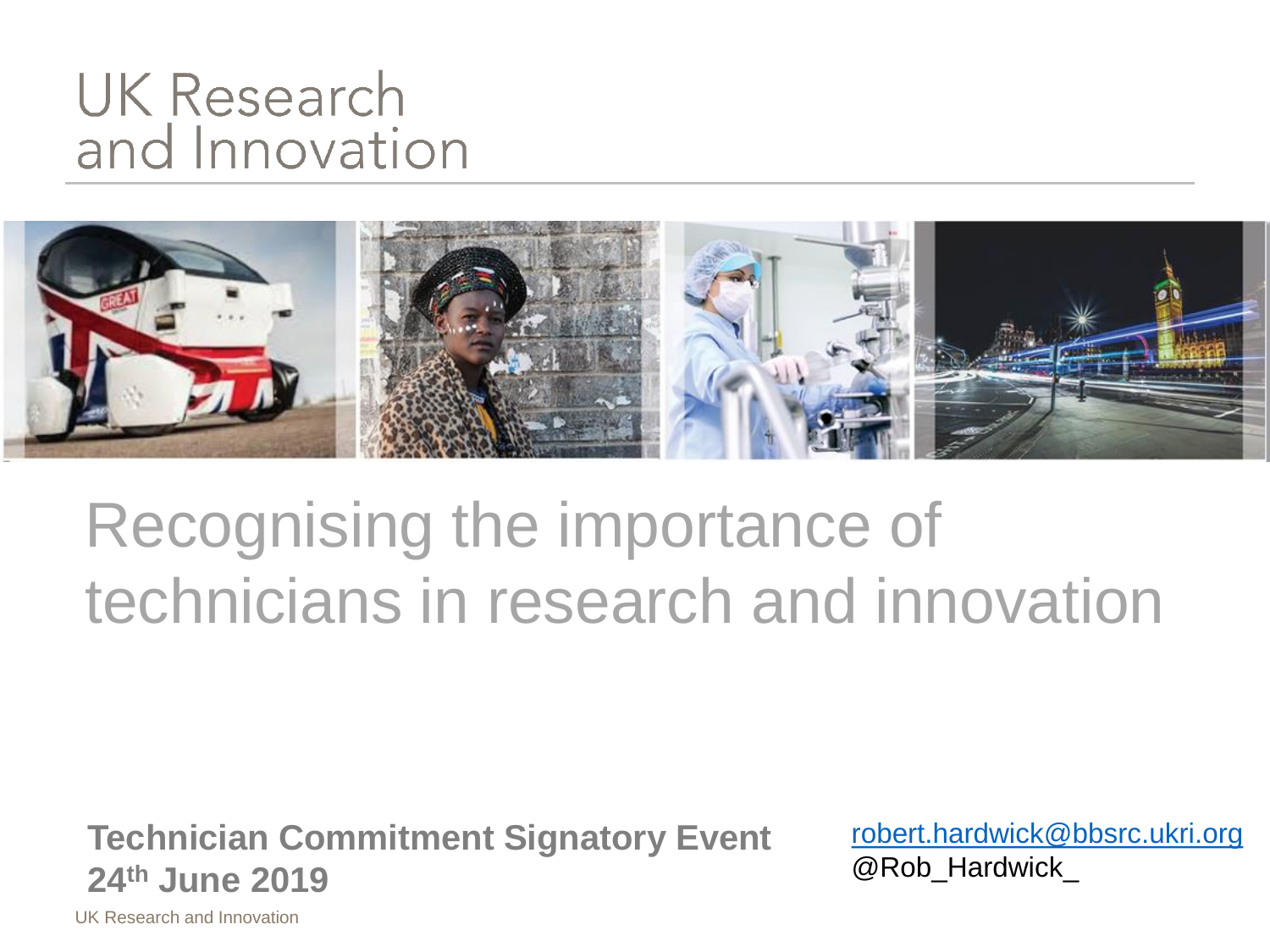## UK Research and Innovation

UK Research and Innovation will work with all the research and innovation communities to:

- 1. push the frontiers of human knowledge and understanding
- 2. deliver economic impact
- 3. create social and cultural impact

Work with Government to meet Industrial Strategy target of 2.4% GDP investment in R&D by 2027

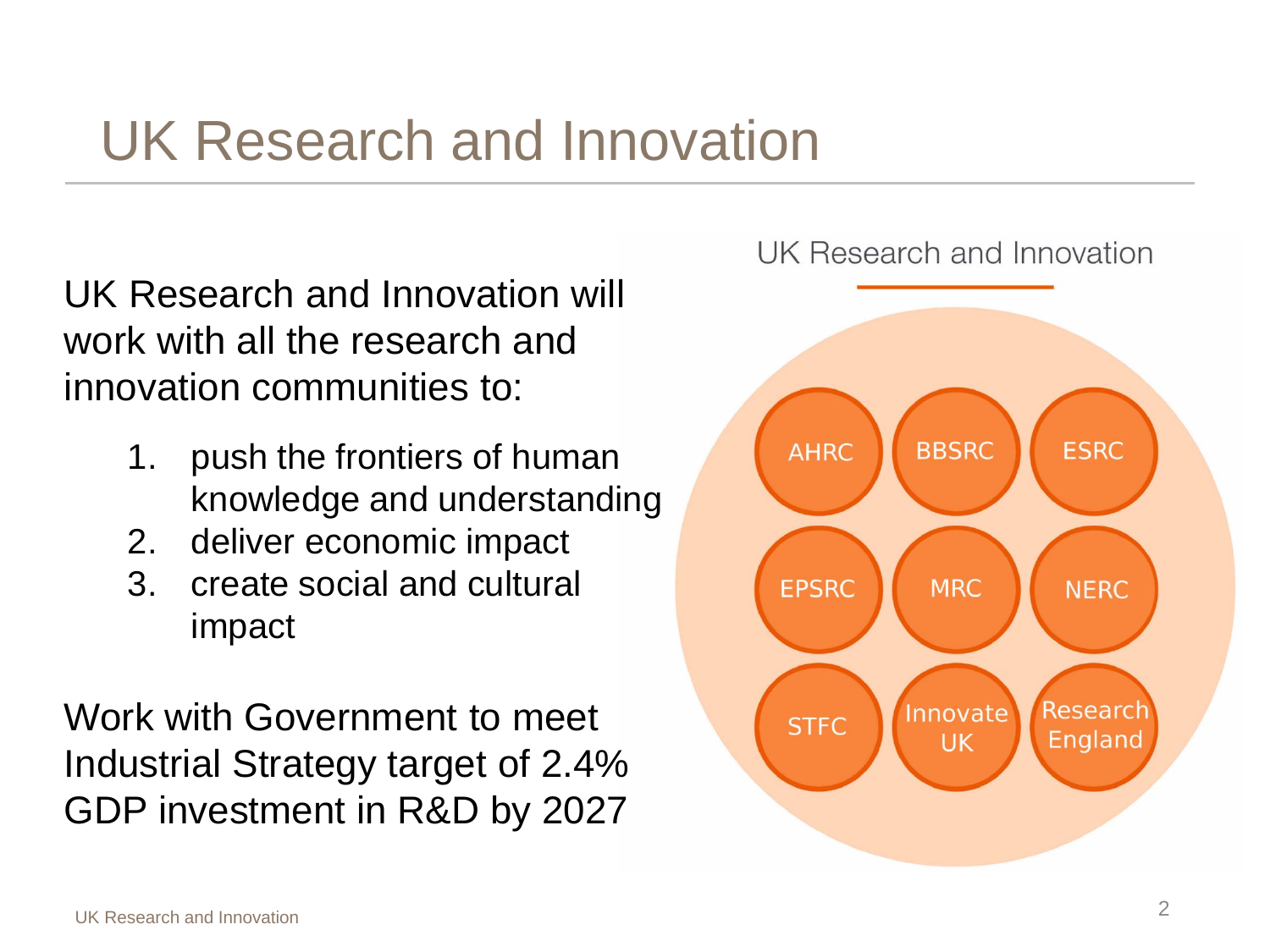(*To increase R&D spending to 2.4% GDP by 2027*)

"…that means we need to find at least another **260,000 researchers to work in R&D** across universities, across business and across industry."

Chris Skidmore, Minister of State for Universities, Science, Research and Innovation – From Speech on Research Talent, at the LSE, 7 May 2019

<http://www.ukpol.co.uk/chris-skidmore-2019-speech-on-research-talent/>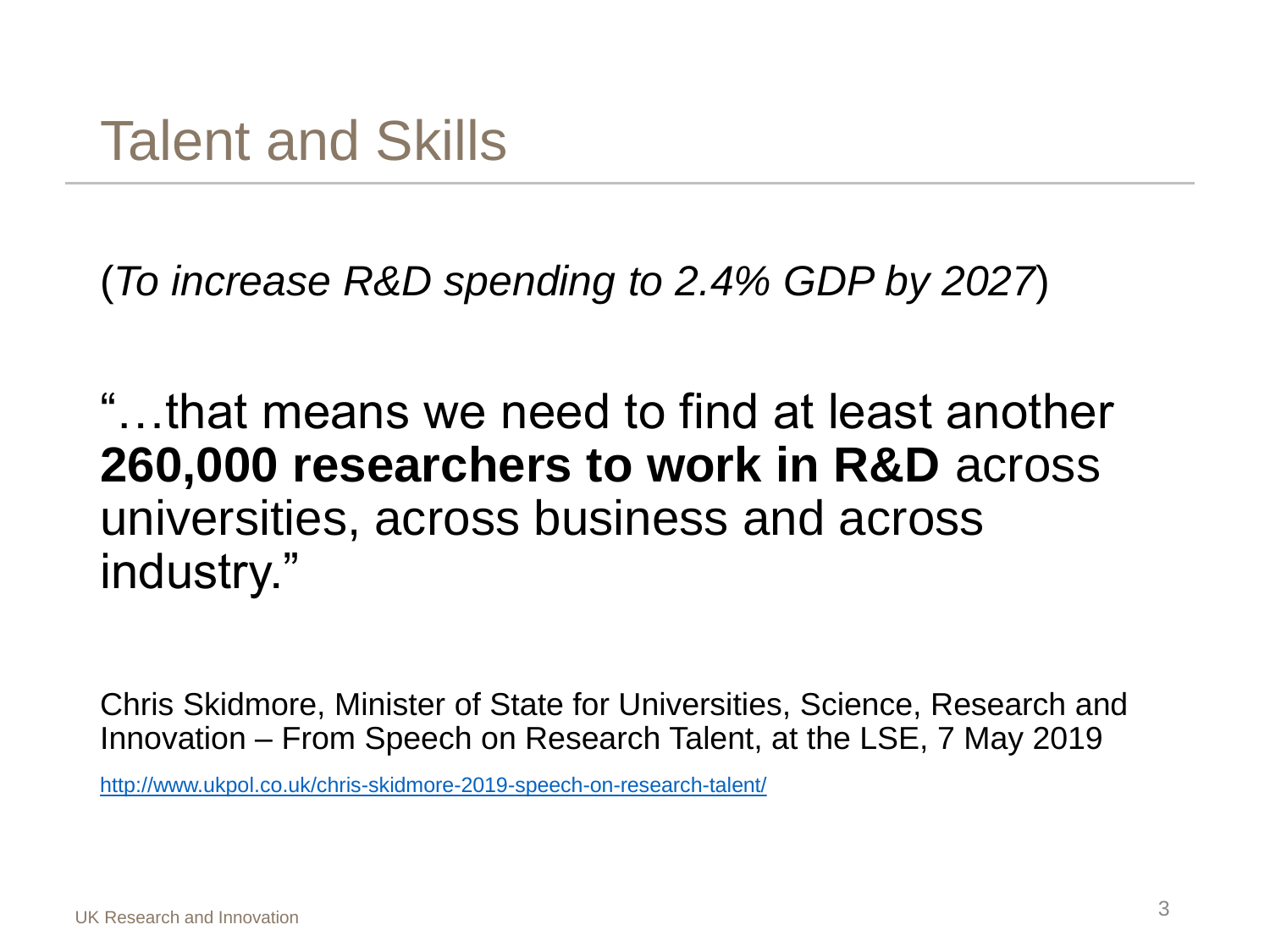## Research Technicians and Technology / Skills Specialists in the R&D Workforce

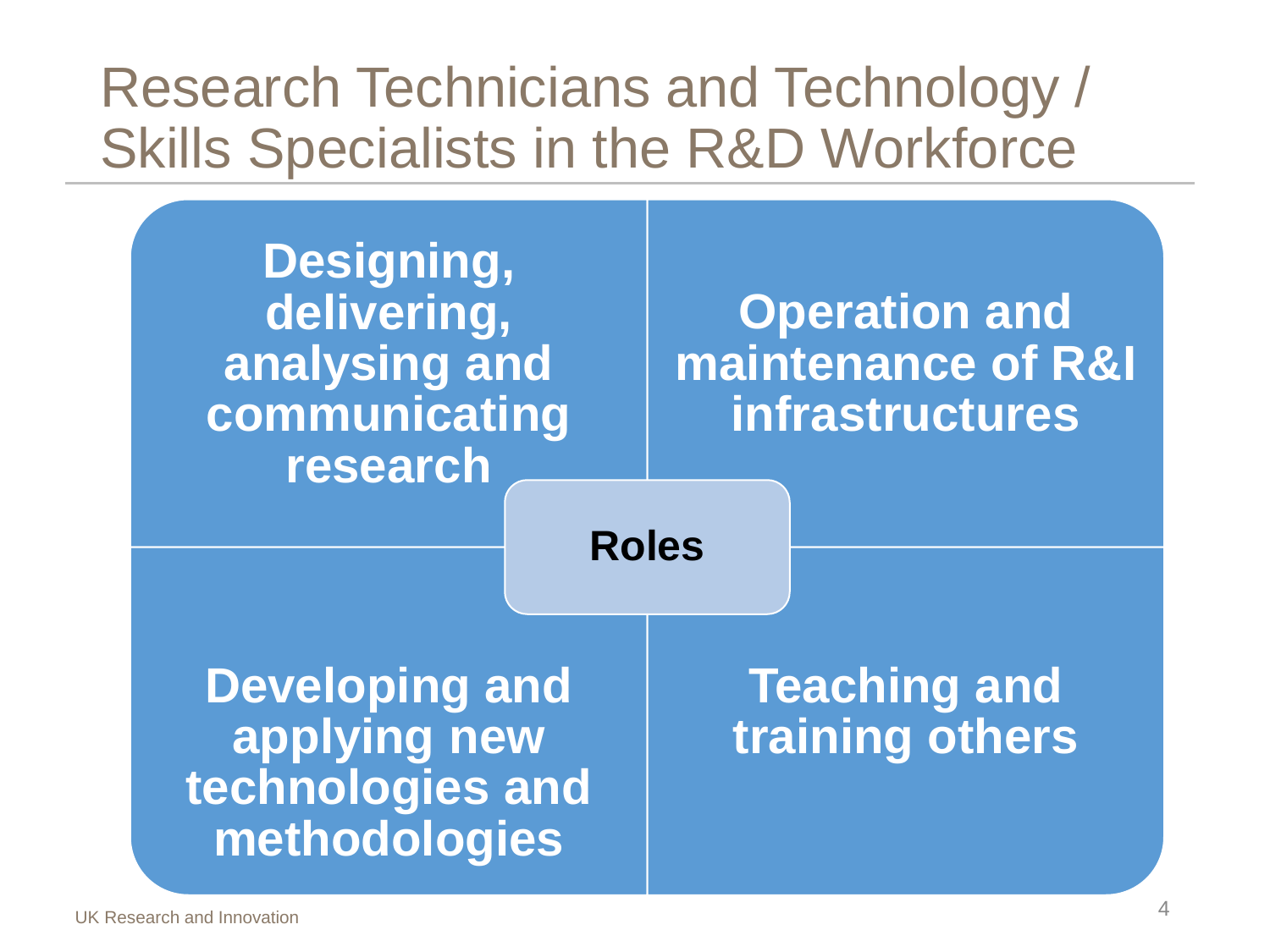## **Challenges**

- Recruitment, retention and succession planning for technical expertise
	- $\circ$  Gatsby Charitable Foundation suggests that the UK needs 700,000 more technicians by 2020
	- o2.4% GDP target will increase demand further
	- o Status of research technical specialists in the Standard Occupational Classifications system for recognition in the Tier 2 visa system
- Demand for analytical, data and knowledge management skills
	- o Ranging from specialist support to general data literacy and skills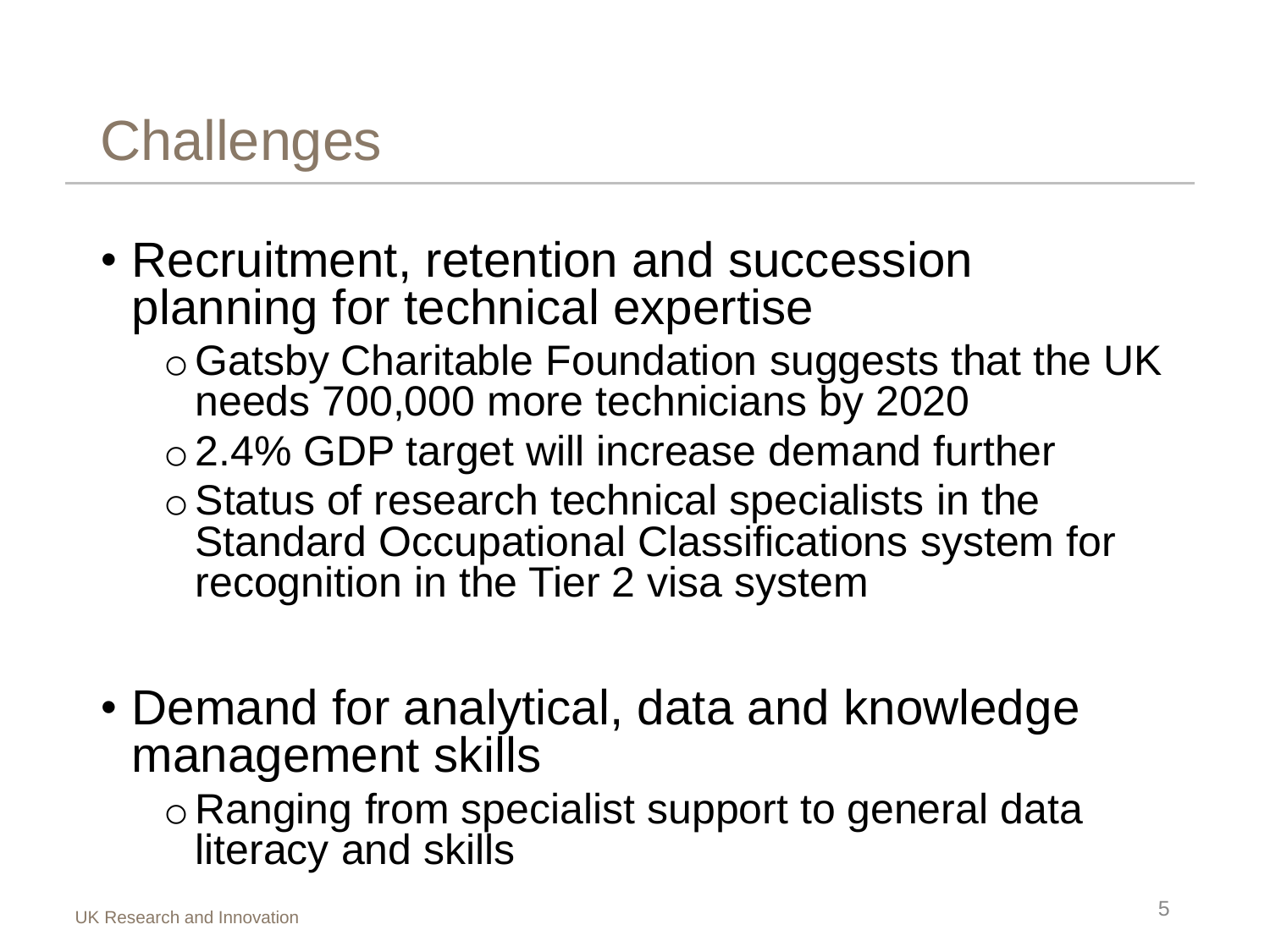## Recognising Technical Talent

#### RCUK Statement of expectations for technology / skills specialists

Technology / skills specialists<sup>1</sup> make critical intellectual contributions to research through the provision of core technical excellence, and in maintaining and developing new technologies and methodologies across all of the Research Councils' remits. Research Councils (RCs) support technology / skills specialists through grant funding because we recognise that the skills these people provide are essential to the delivery of cutting edge research. Our support is to:

- Attract and retain researchers with cutting edge skills and expertise for the future UK national  $\bullet$ capability
- Collaboratively drive forward innovative areas of research  $\bullet$
- Support Research Councils' ability to maximise the return on investments







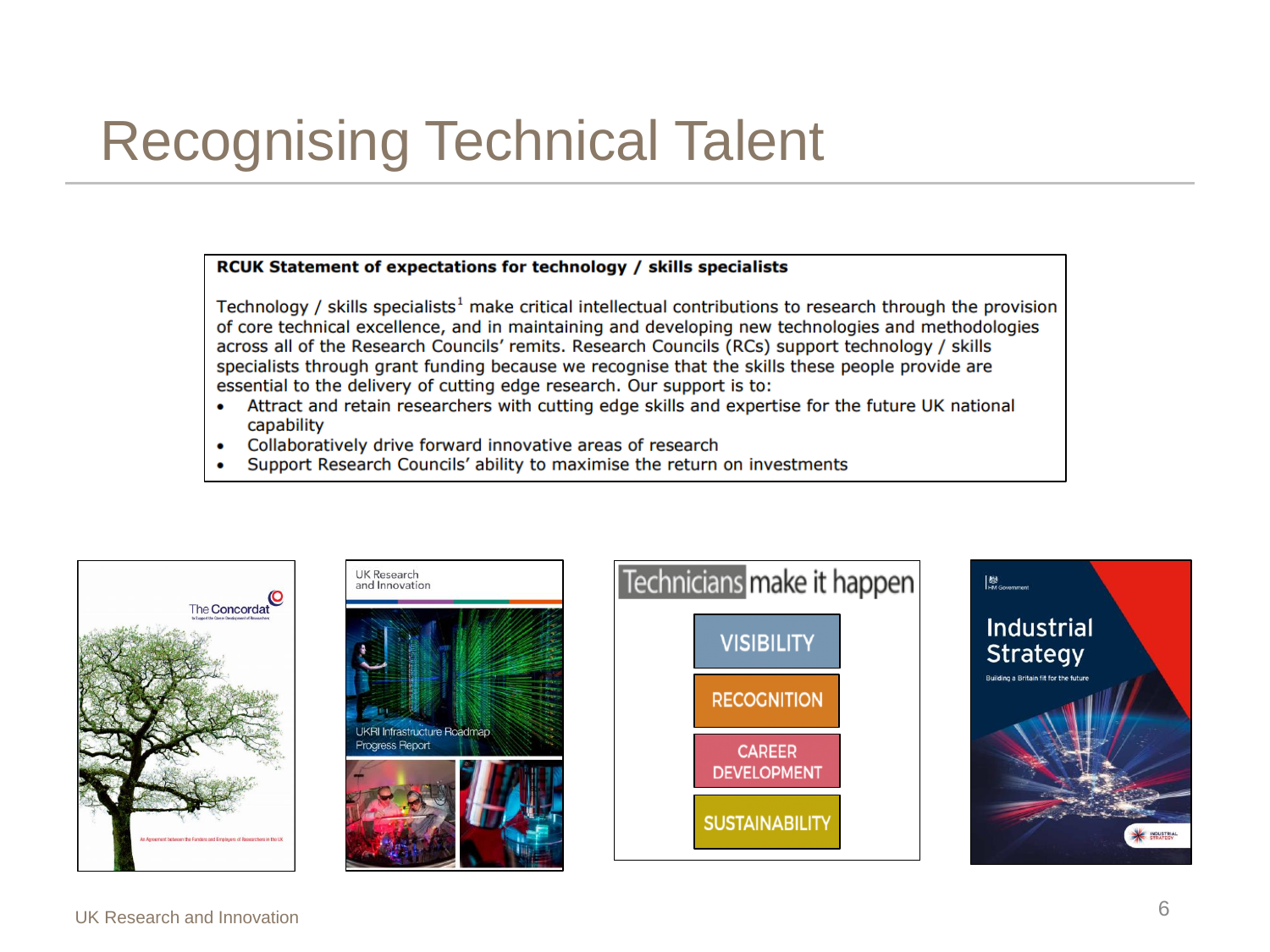## What next?

- UKRI Talent and Skills Strategy
- UKRI Infrastructure Roadmap
- Spending Review planning
- Council-level action planning
- Learning good practice from Technician Commitment signatories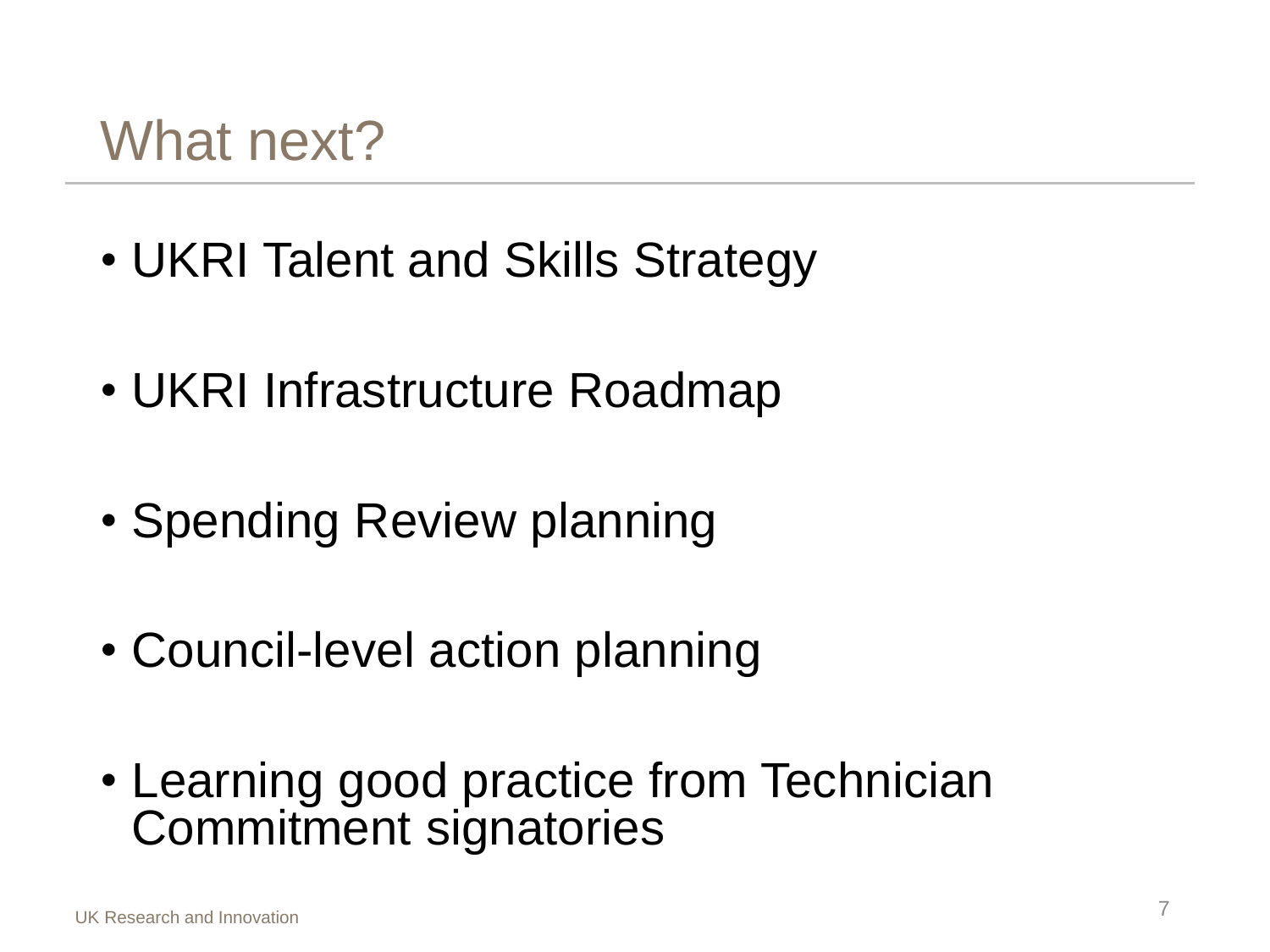#### **UK Research** and Innovation



@UKRI\_CEO @UKRI\_news



www.UKRI.org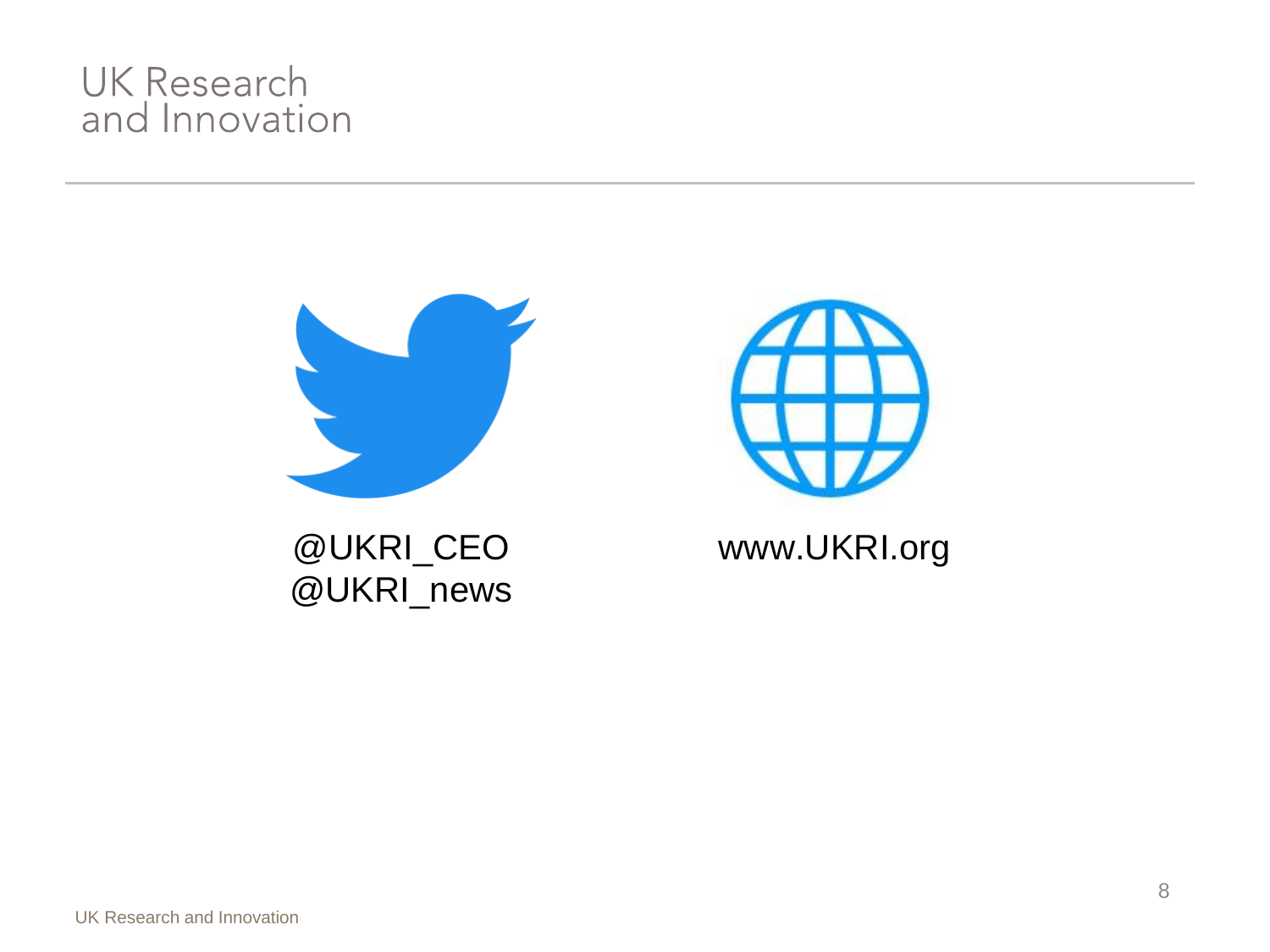

# Thank you!

Any questions?

[robert.hardwick@bbsrc.ukri.org](mailto:robert.hardwick@bbsrc.ukri.org) @Rob\_Hardwick\_

UK Research and Innovation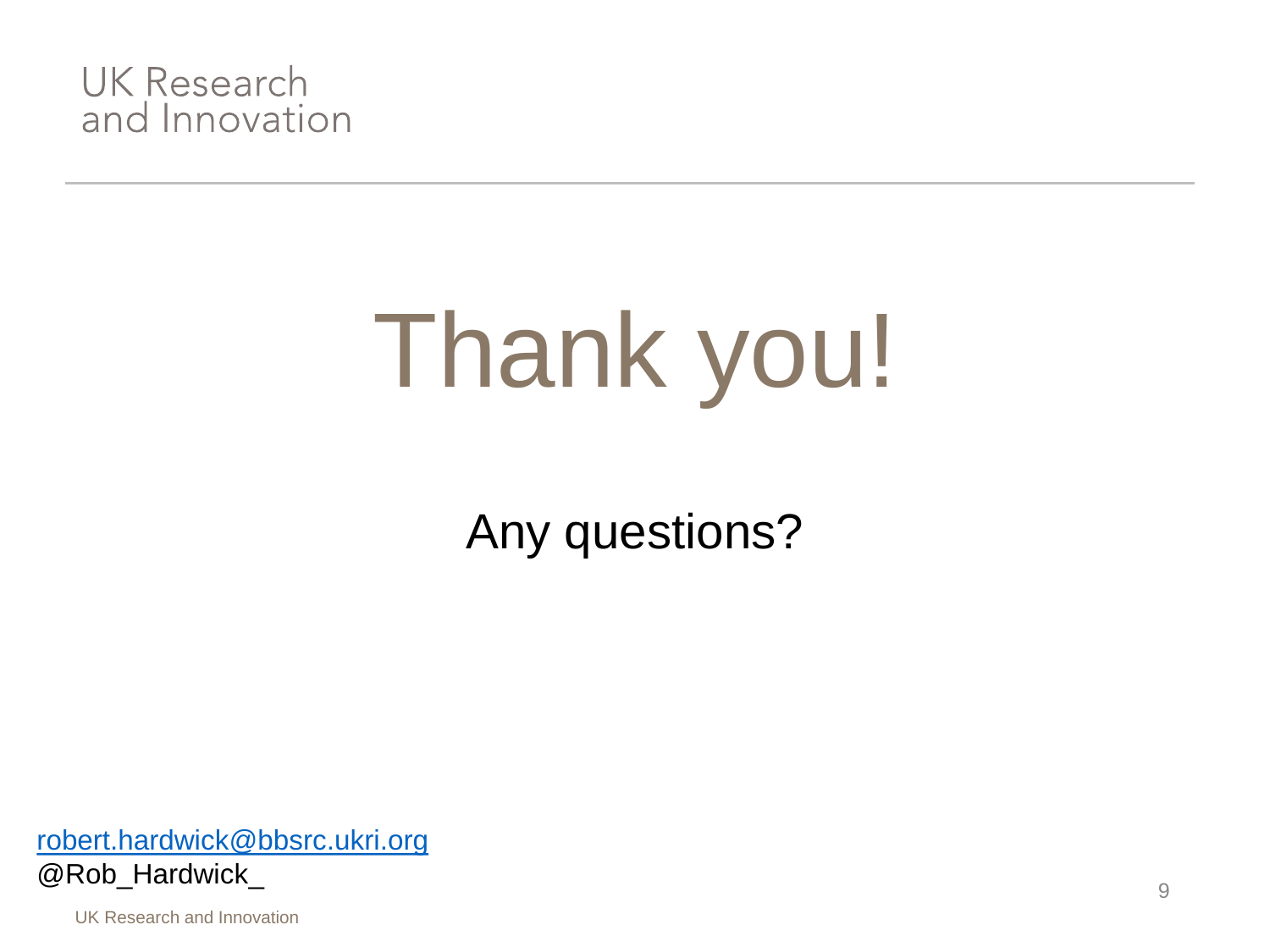## The Numbers

- UKRI has a **combined budget of around £7bn** per year
- **3,900** research and business grants issued every year
- **151** universities receiving research funding
- **38** institutes, laboratories, units, campuses and innovation catapults



UK Research